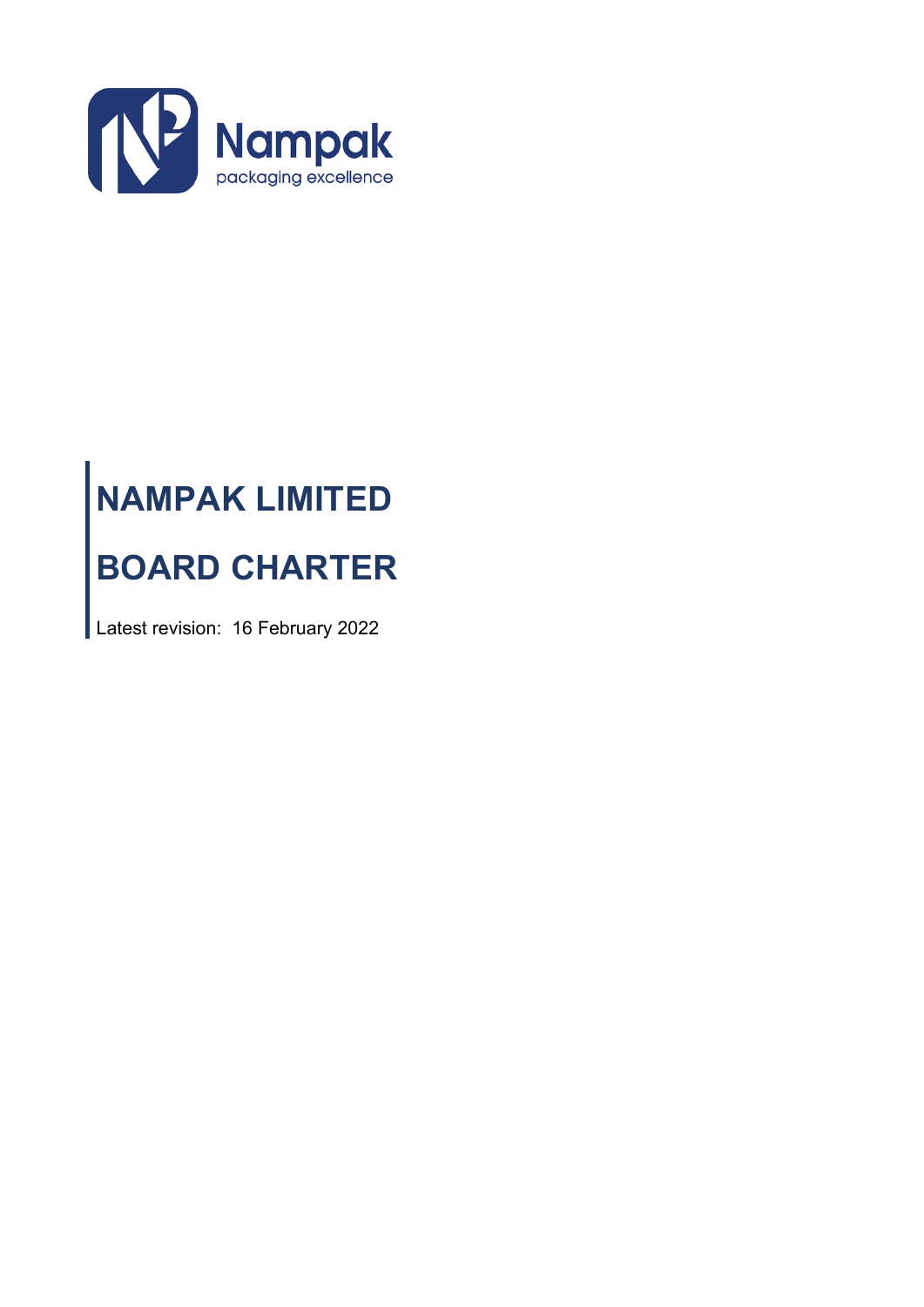# **1. INTRODUCTION**

- 1.1 The board of directors of Nampak Limited ("the Company") (hereinafter referred to as "the Board") has prepared this Charter in accordance with the principles contained in the King IV Report on Corporate Governance for South Africa 2016 ("King IV™"). The Charter is subject to the provisions of the Companies Act No 71 of 2008 ("the Companies Act"), the Company's memorandum of incorporation ("MOI"), the Listings Requirements of the JSE Limited ("Listings Requirements") and any other applicable laws or regulations.
- 1.2 This Board Charter is not intended to replace or amend the MOI in any way whatsoever. In the event of a conflict between the MOI and the Board Charter, the provisions of the MOI shall prevail.

# **2. PURPOSE**

The purpose of this Charter is provide an overview of:

- 2.1 the roles, responsibilities and powers of the Board, the individual directors and the officials and executives of the Company;
- 2.2 the powers delegated to various Board committees of the Company; and
- 2.3 the policies and practices of the Board in respect of matters such as corporate governance, declarations and conflicts of interest, trading by directors in the securities of the Company, meeting procedures, composition of the Board and the nomination, appointment, induction, training and evaluation of directors and members of Board committees.

# **3. COMPOSITION OF THE BOARD, PROMOTION OF BROADER DIVERSITY POLICY, APPOINTMENT, ROTATION AND INDEPENDENCE**

- 3.1 The Board should at all times be suitably constituted and do everything necessary to appropriately fulfil its role and responsibilities.
- 3.2 The Board may determine the number of directors on the Board at any time, subject to the proviso that the minimum number of directors shall be six  $(6)^1$  $(6)^1$ .
- 3.3 The Board comprises a balance of executive and non-executive directors, with a majority of non-executive directors. A majority of the non-executive directors must be independent.
- 3.4 In reviewing independence, the Listings Requirements, the Companies Act and King IV will be considered. In particular, King IV provides that a director can be determined to be independent if, when judged from the perspective of a reasonable and informed third party, that the director has no interest, position, association or relationship which is likely to unduly influence or cause bias in decision-making in the best interests of the Company.
- 3.5 The directors may elect a Chairman, Deputy Chairman and/ or Lead Independent nonexecutive director, and determine the period for which they are to hold office.
- 3.6 The Board must appoint a Chief Executive Officer ("CEO") and an executive financial director/ Chief Financial Officer ("CFO").
- 3.7 The Board is empowered to fill vacancies on the Board<sup>[2](#page-1-1)</sup>.

<span id="page-1-0"></span><sup>1</sup> See clause 28.1 of the MOI.

<span id="page-1-1"></span><sup>2</sup> See clause 28.3 of the MOI.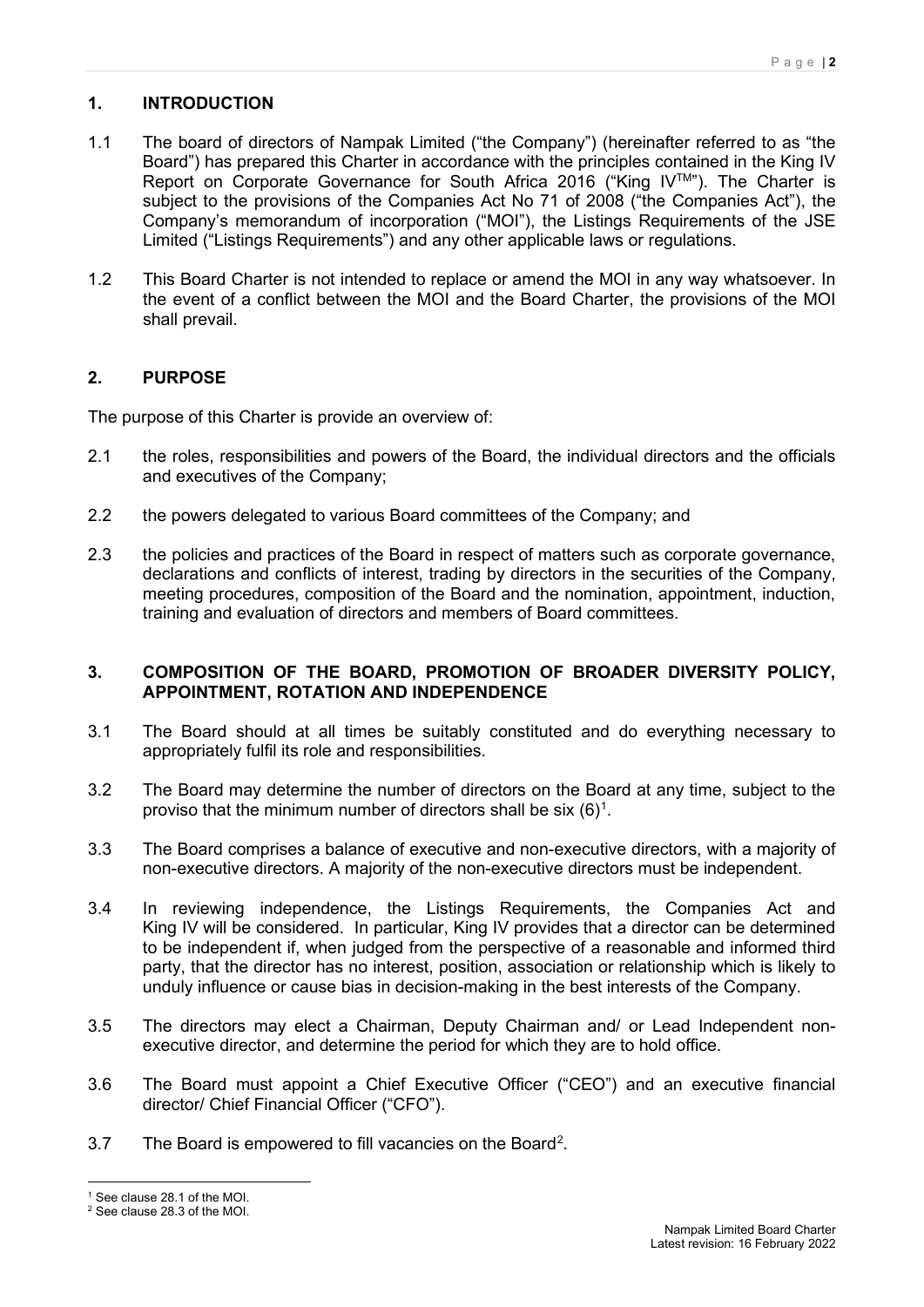- 3.8 Only individuals with sound ethical reputations and business or professional expertise, and who have sufficient time to effectively fulfil their role as director, will be considered for appointment to the Board.
- 3.9 Individuals with material enduring conflicts of interest with the Company, or any of its direct or indirect subsidiaries (together referred to as "the Group"), that cannot be reasonably managed by the normal methods of declaration of interests and temporary recusal from meetings, will not be considered for appointment.
- 3.10 The Board recognises the benefits of having a diverse Board and appreciates that diversity at Board level is an essential component for sustaining a competitive advantage.
- 3.11 Directors are appointed through a formal process and the Nominations and Remuneration Committee assists with the process of identifying suitable candidates to be proposed to the Board and shareholders. The Nominations and Remuneration Committee also assists with the review of the effectiveness of the Board, which includes, amongst others, its composition.
- 3.12 Race, gender, culture and age diversity; as well as field of knowledge, relevant skills and experience, enhance the composition of a truly diverse Board. It is the policy of the Board that broader diversity at Board level will be promoted, all facets of diversity will be considered in determining the optimal composition of the Board and, where possible, be balanced appropriately. All Board appointments are made on merit, having due regard for the benefits of diversity which the Board as a whole requires to be effective.
- 3.13 The Nominations and Remuneration Committee may agree measurable objectives for achieving diversity on the Board that are appropriate for the Company and recommend them to the Board for adoption. Achievement against these objectives will be disclosed in the integrated report.
- 3.14 Directors appointed by the Board, retire as directors at the first subsequent annual general meeting ("AGM") unless elected at such meeting<sup>[3](#page-2-0)</sup>. One-third of the non-executive directors must retire at each AGM. The directors who retire shall be those that have been the longest in office since their last election. Retiring directors may be re-elected provided they are eligible<sup>[4](#page-2-1)</sup>. Notwithstanding anything contained in the MOI, if at the date of the AGM, any director (excluding executive directors) has held office for a period in excess of three years or longer since his last election or appointment, he shall retire at such AGM, either as one of the directors up for rotation or additionally thereto.
- 3.15 Executive directors are required to retire when they cease to hold executive office for any reason.<sup>[5](#page-2-2)</sup> Executive directors retire as members of management at the age of 63 (sixtythree), unless the Board agrees to a later retirement age in the interests of the Company. Such extensions will only be agreed to in very exceptional circumstances and will not be for long periods of time.
- 3.16 This Charter is considered an integral part of the conditions of appointment of all directors.

# **4. DEVELOPMENT AND INDUCTION OF DIRECTORS**

4.1. A formal induction program is established for new directors which includes the opportunity for new directors to visit key operations.

<span id="page-2-0"></span><sup>3</sup> See clause 28.3 of the MOI.

<span id="page-2-1"></span><sup>4</sup> See clause 29 of the MOI for greater clarity on director rotation.

<span id="page-2-2"></span><sup>5</sup> See clause 33.3 of the MOI.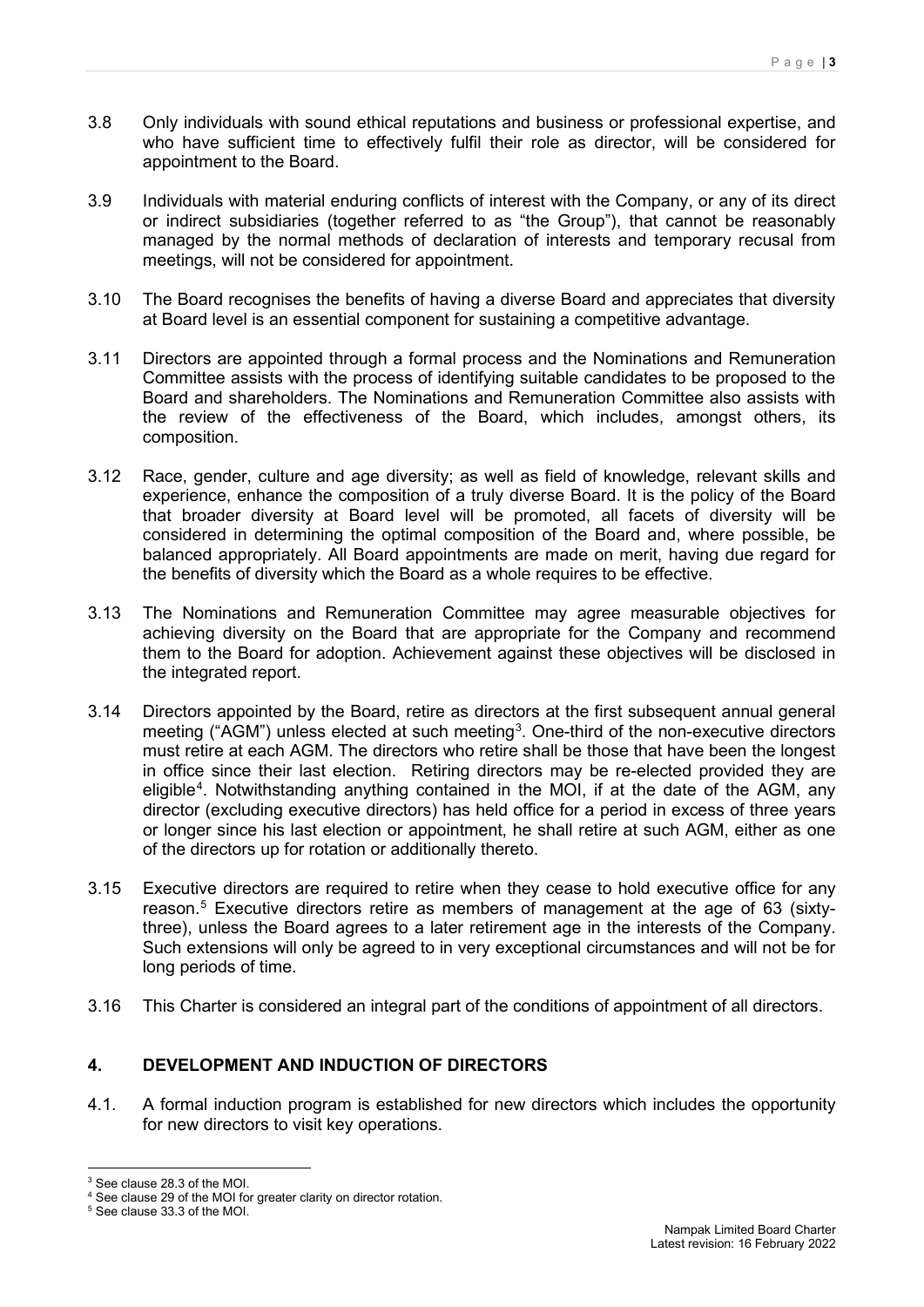- 4.2. In consultation with the Chairman, training will be provided to directors as required and, or on request and directors may be developed through mentorship and professional development programmes.
- 4.3. Continuing professional development programmes are implemented which ensure that directors are continually appraised of new developments and changes in Nampak's business environment.

# **5. ROLES AND RESPONSIBILITIES**

# 5.1 **Shareholders and shareholder meetings**

- 5.1.1 The matters reserved for decision-making by the shareholders of the Company are set out in the MOI and the Companies Act. A matter reserved for decision-making by the shareholders is considered by the Board before it is recommended to the shareholders for decision-making. The Board will, where appropriate, provide the shareholders with its recommendation and relevant material information in respect of resolutions proposed for shareholder approval.
- 5.1.2 It is Company policy to accurately disclose Company information to shareholders and potential investors in such a way that the shareholders are apprised of all material aspects of the business of the Company and its direct and indirect subsidiaries ("Group companies").
- 5.1.3 Directors and executive management are expected to attend shareholders' meetings. The Chairmen of all Board committees are expected to be available at the Company's AGM to respond to relevant questions or queries.
- 5.1.4 Proceedings at meetings of shareholders are governed by the provisions of the Companies Act and the MOI.

# 5.2 **The Board**

## **General powers**

- 5.2.1 The role, function and powers of the Board, the directors and committees and its relationship with other Group companies and joint ventures are determined by law, the MOI of the Company, agreements such as shareholders' agreements (where relevant), best practices, decisions and policies of the Board.
- 5.2.2 The Board is responsible for steering the Company and setting its strategic direction<sup>[6](#page-3-0)</sup>. In managing or directing the affairs of the Company, the Board has authority to exercise all of the powers and perform any of the functions of the Company except to the extent that the Companies Act or MOI provide otherwise<sup>[7](#page-3-1)</sup>.
- 5.2.3 The Board accordingly has the power to make any decision in respect of the Company, which has not been specifically reserved for decision-making by the shareholders. This power includes the power to exercise rights as a direct or indirect shareholder of Group companies.

<span id="page-3-0"></span><sup>&</sup>lt;sup>6</sup> King IV<sup>™</sup>

<span id="page-3-1"></span><sup>7</sup> Section 66 Companies Act.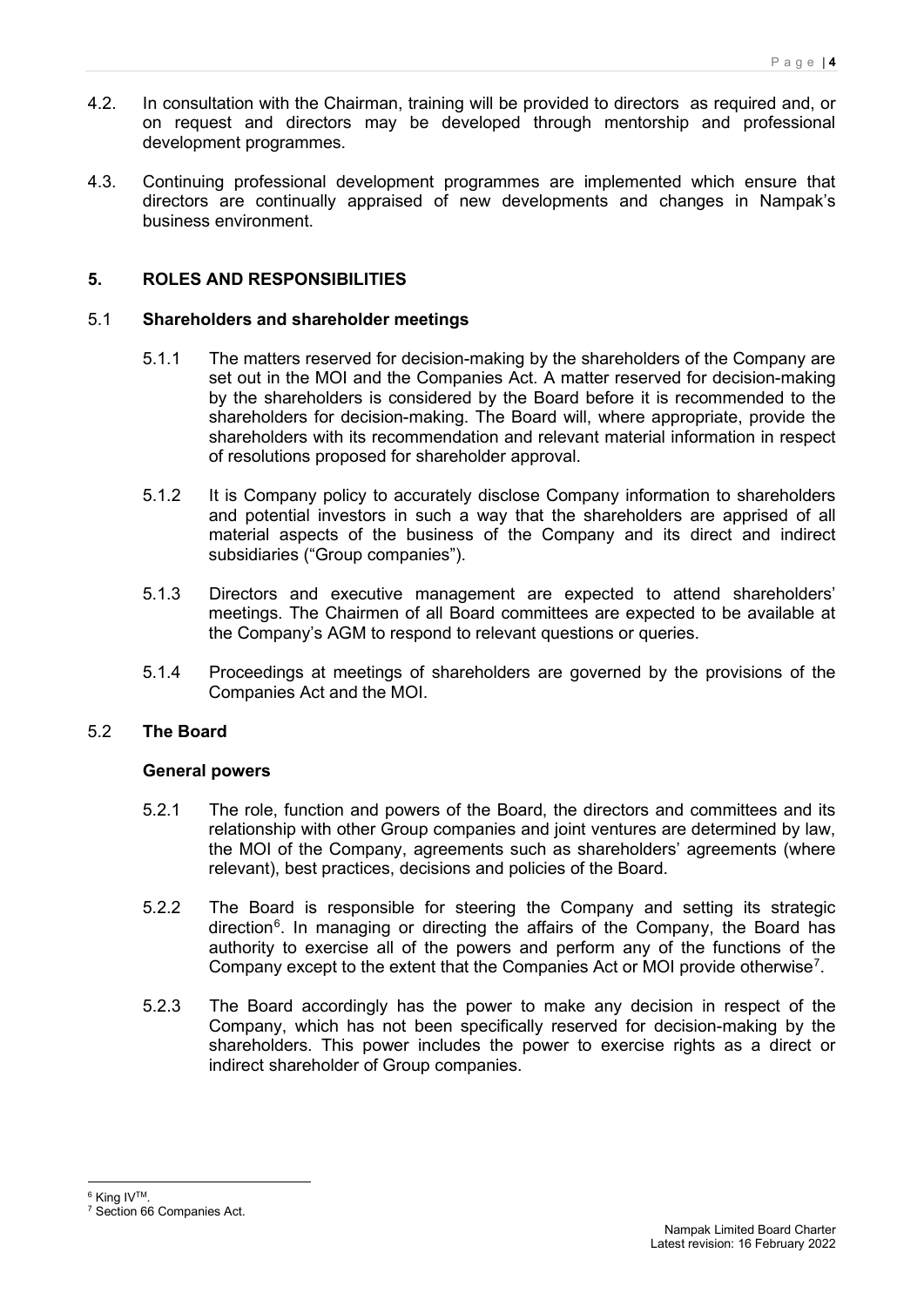- 5.2.4 The Board exercises its powers responsibly:
	- a) in the best interests of the Company with due regard to the interests of stakeholders of the Company; and
	- b) in compliance with the requirements of the law, the Listings Requirements and principles of sound corporate governance.

## **The roles and responsibilities of the Board are to:**

- 5.2.5 retain full and effective control over the Company, bringing independent, informed and effective judgment to bear on material decisions of the Company and Group companies;
- 5.2.6 provide effective and ethical leadership in the best interests of the Company;
- 5.2.7 act as the focal point for, and custodian of, corporate governance by managing its relationship with management, the shareholders and other stakeholders of the Company along sound corporate governance principles;
- 5.2.8 appreciate that strategy, risk, performance and sustainability are inseparable and to give effect to this by:
	- a) contributing to and approving the strategy of the Company, including the short, medium and long-term strategic direction; [8](#page-4-0)
	- b) satisfying itself that the strategy and business plans do not give rise to risks that have not been thoroughly assessed by management;
	- c) identifying key performance and risk areas;
	- d) ensuring that the strategy will result in sustainable outcomes; and
	- e) considering sustainability as a business opportunity that guides strategy formulation;
- 5.2.9 ensure that the Company is and is seen to be a responsible corporate citizen by having regard to not only the financial aspects of the business of the Company but also the impact that business operations have on the environment and the society within which it operates;
- 5.2.10 determine the Company's values and ensure that the Company's ethics are managed effectively;
- 5.2.11 ensure the governance of risk with the support of the Audit and Risk Committee;
- 5.2.12 exercise ongoing oversight of information and technology governance, delegated to the Information Management Steering Committee (comprising the Group Executive Committee ("GEC") and the Chief Information Officer) which shall report relevant risks and other material matters to the Board through its committees;
- 5.2.13 monitor the Group's compliance with applicable laws and non-binding rules and standards with reference not only to the obligations they create but to the rights and protections they afford, and ensure that the Company and Group companies

<span id="page-4-0"></span><sup>&</sup>lt;sup>8</sup> For the purposes of this section short-term means: 1 to 2 years; medium-term means: 2 to 4 years; and long-term means: 5 years or longer.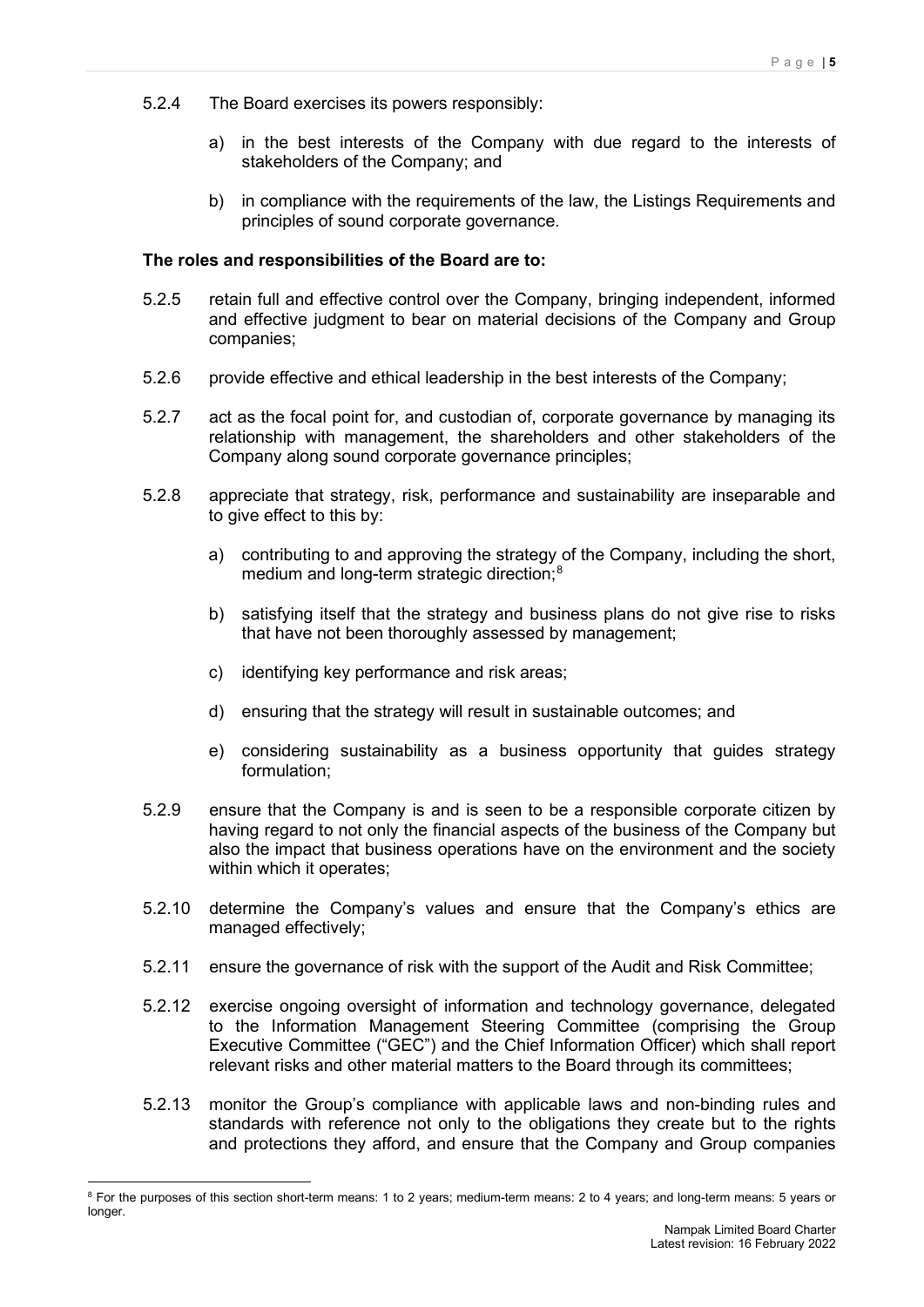are governed effectively in accordance with corporate governance best practices;

- 5.2.14 ensure that there is an effective risk-based internal audit function;
- 5.2.15 ensure that shareholders are equitably treated, that the interests of minority shareholders are adequately protected and ensure that disputes are resolved as effectively, efficiently and expeditiously as possible;
- 5.2.16 commence business rescue proceedings as soon as the Company is financially distressed;
- 5.2.17 ensure that the Company has appropriately constituted effective Board committees as required by the Companies Act, MOI and such best corporate governance practices as the Company chooses to adopt; and
- 5.2.18 govern the disclosure control processes of the Company including ensuring the integrity of the Company's integrated report<sup>[9](#page-5-0)</sup> and reporting on the effectiveness of the Company's system of internal controls.

#### 5.3 **The Chairman**

The Chairman is elected by the directors and is a non-executive director of the Board with no executive or management responsibilities. The Chairman provides leadership at Board level, represents the Board to the shareholders and is responsible for ensuring the integrity and effectiveness of the Board and its committees. The Chairman is also the Chairman of the meetings of shareholders.

In particular, the Chairman will:

- 5.3.1 ensure the effective operation of the Board and its committees in conformity with the highest standards of corporate governance by setting an ethical tone for the Board and the Company and providing overall leadership to the Board while being cognisant of the individual duties of Board members;
- 5.3.2 ensure effective communication with shareholders, host governments and other relevant constituencies and that the views of these groups are understood by the Board;
- 5.3.3 oversee the formal succession plan for the Board, the CEO and the CFO;
- 5.3.4 be accessible to the CEO to support the CEO in the development of strategy and to provide counsel and advice in respect of all material matters affecting the Company and the Group and to consult with the other directors promptly when appropriate;
- 5.3.5 be involved, through his membership of the Nominations and Remuneration Committee, in the identification and selection of directors;
- 5.3.6 play an active part in the formulation, in consultation with the CEO and Company Secretary, of an annual work plan for the Board and the setting of the agenda for Board meetings, ensuring that material matters in respect of the business and governance of the Company or Group are tabled at Board meetings;

<span id="page-5-0"></span><sup>&</sup>lt;sup>9</sup> King IV defines integrated reporting as "a process founded on integrated thinking that results in a periodic integrated report by an organisation about value creation over time. It includes related communications regarding aspects of value creation. An integrated report could be a standalone report which connects the more detailed information in other reports.'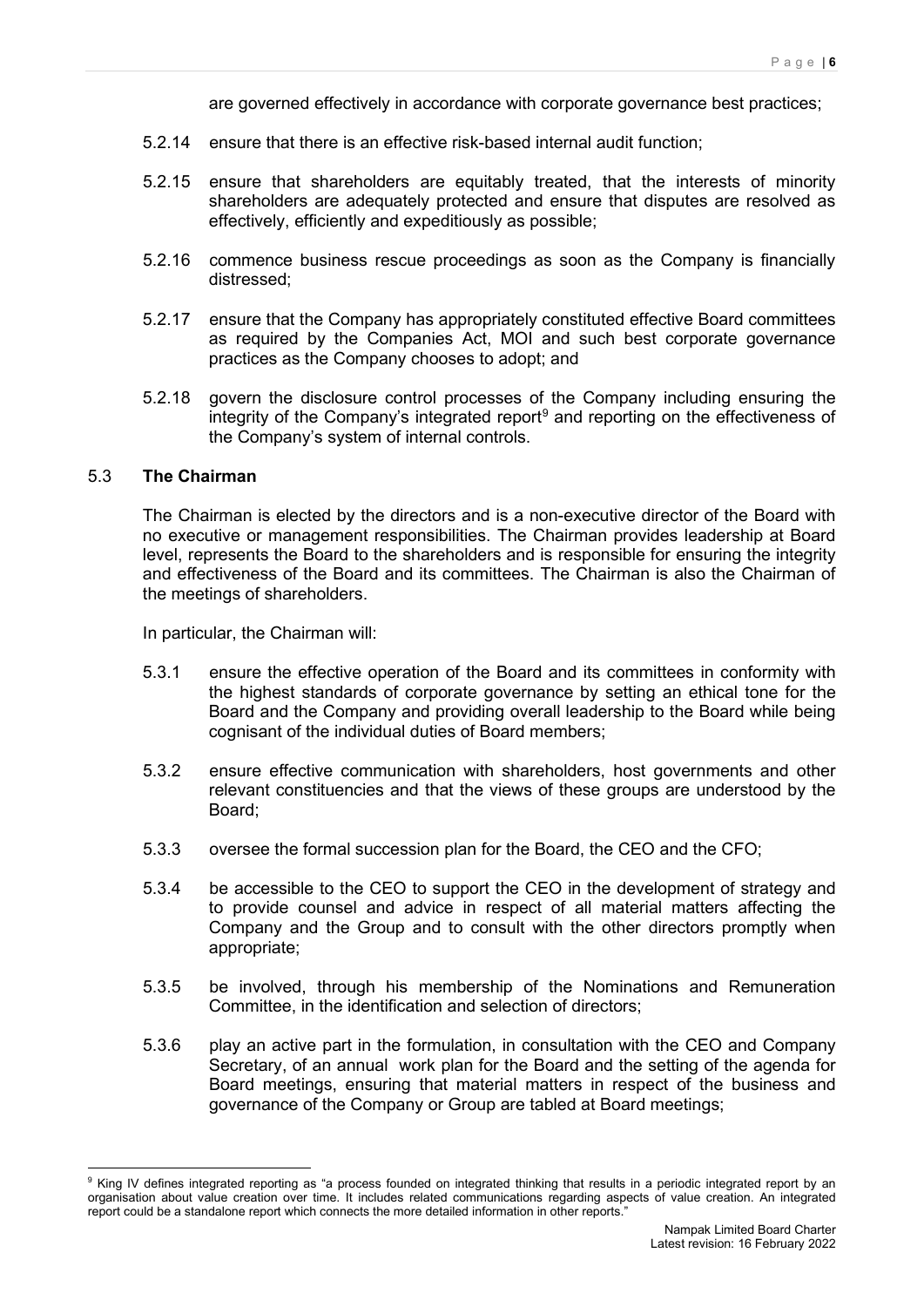- 5.3.7 preside over Board meetings, setting the style and tone of Board discussions to promote constructive debate and effective decision-making;
- 5.3.8 manage conflicts of interest and act as a link between the Board and management, particularly the Board and the CEO;
- 5.3.9 ensure that directors play a full and constructive role in the affairs of the Company and take a leading role in the process for removing non-performing or unsuitable or over-committed directors from the Board;
- 5.3.10 oversee the evaluation of the Board's effectiveness and performance ensuring that formal performance evaluations of the Board, Board committees and individual directors are conducted at least every two years and that every alternate year, opportunity is provided for reflection and discussion by the Board of its performance and that of its committees, it chair and its members as a whole;
- 5.3.11 ensure that all Board committees are properly established, composed and operated;
- 5.3.12 in consultation with the Board, determine the performance objectives of the CEO;
- 5.3.13 establish a harmonious and open relationship with the CEO;
- 5.3.14 ensure that good relations are maintained with the Company's major shareholders and strategic stakeholders; and
- 5.3.15 attend to administrative acts in respect of the CEO as required.
- 5.3.16 The Chairman:
	- a) may not be a member of the Audit and Risk Committee;
	- b) may be a member, but not the chairman, of the Nominations and Remuneration Committee; and
	- c) may be a member, but not the chairman, of the Social, Ethics and Transformation Committee.

The evaluation of the Chairman's performance will be led by the Lead Independent Director or the chairman of the Nominations and Remuneration Committee at least every two years. The evaluation should take into account the Chairman's performance against formal criteria and other external chairmanships to determine whether the Chairman has the capacity to discharge his duties to the Company.

## 5.4 **Lead Independent Director**

The Board may appoint a Lead Independent Director to assist the Chairman in the execution of his duties and such other functions as the Board may wish to delegate to the Lead Independent Director.<sup>[10](#page-6-0)</sup> The Lead Independent Director's appointment shall be reviewed and confirmed every second year.

Where the Chairman is absent or unable to perform his duties or where the independence of the Chairman is questionable or impaired, the Lead Independent Director must serve in this capacity for as long as the circumstances that caused the Chairman's absence, inability or conflict exists.

<span id="page-6-0"></span><sup>&</sup>lt;sup>10</sup> See King IV - practice 31 of Principle 7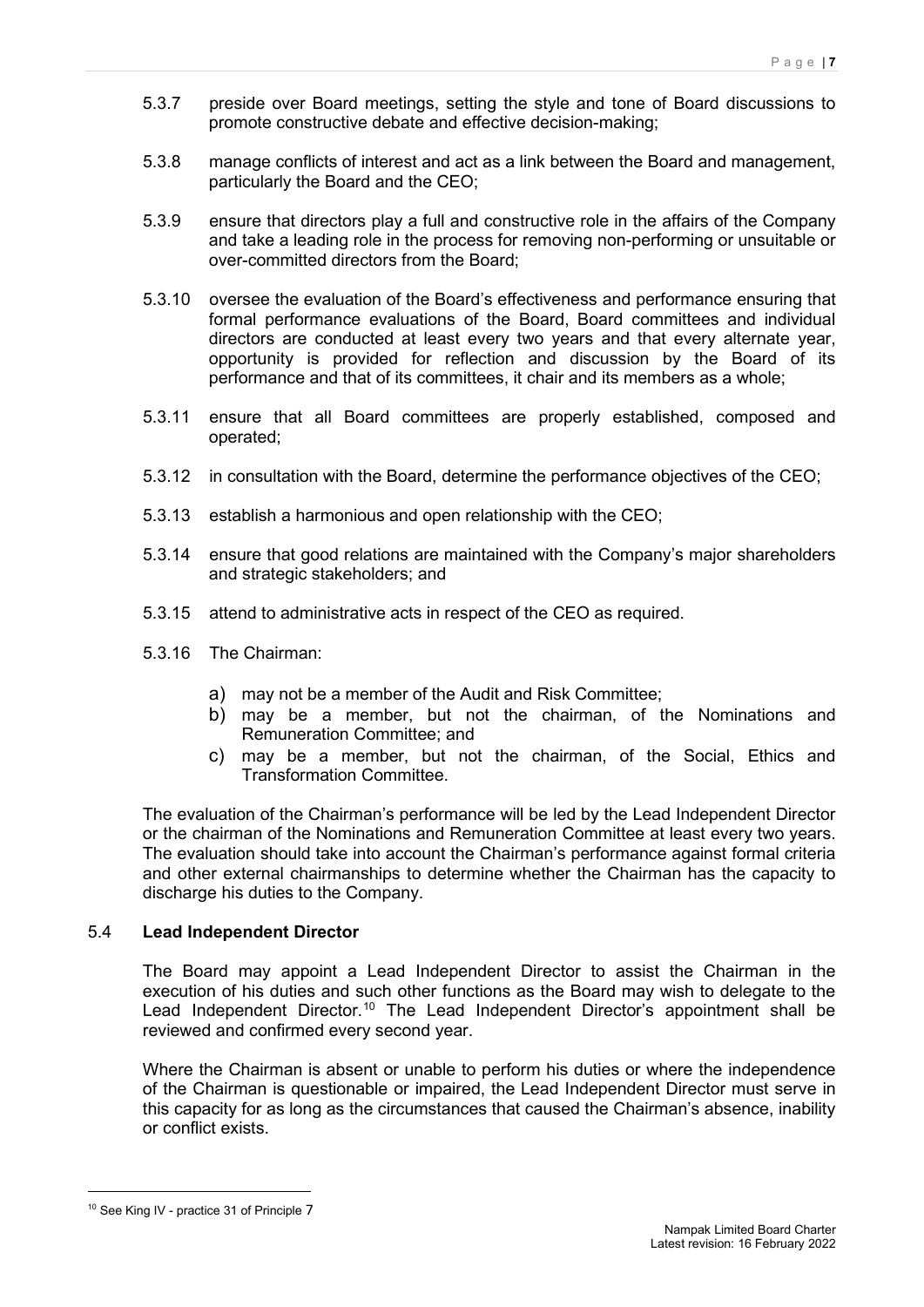The Lead Independent Director shall have the following responsibilities and accountabilities:

- 5.4.1 Preside at all meetings of the Board at which the Chairman is not present or where the Chairman is conflicted, including any sessions of the independent directors.
- 5.4.2 Assist the Board to deal with management of any actual or perceived conflicts of interest that arise on the part of the Chairman.
- 5.4.3 Call additional meetings of the non-executive directors, if required.
- 5.4.4 Facilitate open discussions during Board meetings, any executive sessions and outside of Board meetings.
- 5.4.5 Perform all such functions that cannot be performed by the Chairman due to his absence or the existence of a conflict of interest.
- 5.4.6 Perform any duties as delegated by the Board from time to time.
- 5.4.7 Serve as the principal liaison between the non-executive directors and the Chairman of the Board without inhibiting direct communication between them.
- 5.4.8 Communicate to the Chairman and management, where necessary, any decisions reached, suggestions, views or concerns expressed by the non-executive directors in executive sessions or outside of Board meetings.
- 5.4.9 If appropriate, and in coordination with the Chairman and management, be available for consultation and direct communication with major shareholders.

## 5.5 **Chief Executive Officer**

- 5.5.1 The CEO is delegated with authority from, and accountable to the Board for the development and successful implementation of the Group strategy and the overall management and performance of the Company.
- 5.5.2 The CEO is supported by the GEC.
- 5.5.3 The CEO:
	- a) provides executive leadership;
	- b) must inform the Board of any material matter which may have a significant impact on the financial results or substantially impact the reputation of the Group;
	- c) may sub-delegate any of the powers delegated to him; and
	- d) may exercise power and authority on, or sub-delegate, any matter necessary for the effective management and performance of the Group that is not specifically reserved for the Board or the Company's shareholders.
- 5.5.4 The CEO's role is formalised and his performance is evaluated against specific performance criteria.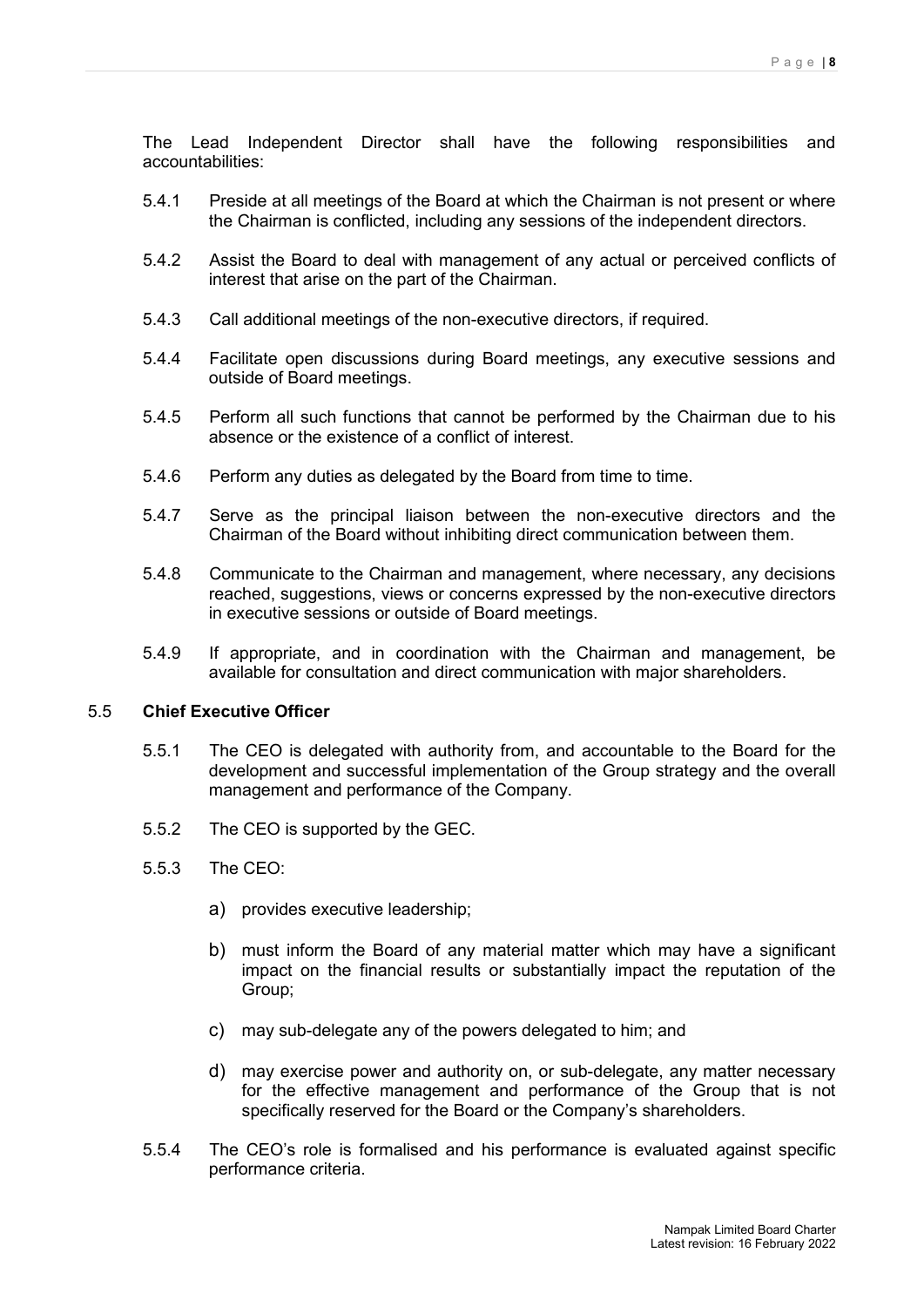- 5.5.5 The CEO may not be a member of the Audit and Risk Committee or the Nominations and Remuneration Committee, but may attend by invitation and recuse himself when conflicts arise, particularly when his performance and remuneration are discussed.
- 5.5.6 The Board should ensure that a succession plan is in place for the CEO.

## 5.6 **The rights and duties of individual directors**

- 5.6.1 The Board exercises its functions collectively and no single director has any authority to perform any act on behalf of the Company unless specifically authorised or requested by the Board. Directors are jointly accountable for the decisions of the Board.
- 5.6.2 Directors' duties, standards of conduct and liabilities are detailed in the Companies Act<sup>11</sup>. Directors have a legal obligation to act in the best interests of the Company, to act with due care, diligence and skill in discharging their duties as directors, to declare and avoid conflicts of interest with the Company and the Group and to account to the Company for any advantages gained in discharging their duties on behalf of the Company.
- 5.6.3 Directors may, at any time, request a meeting with the Chairman and will individually meet with the Chairman on an annual basis to discuss the Board and committee matters. The Chairman will invite non-executive directors from time to time to indicate whether they have a need to meet as a group without him/her and/or the executive management.

## 5.7 **Company Secretary**

- 5.7.1 The Board should be assisted by a competent, suitably qualified and experienced Company Secretary. The decision to appoint or remove the Company Secretary is a Board decision.
- 5.7.2 The Company Secretary provides dedicated support for the Board and is a central source of guidance and support to the Board and within the Company on matters of good governance and changes in legislation. The Company Secretary will consult regularly with directors to ensure that they receive any necessary information.
- 5.7.3 The Board is aware of the duties of the Company Secretary as detailed in the Companies Act and empowers her to fulfil those duties. As gatekeeper of good governance, the Company Secretary maintains an arm's length relationship with the Board and its directors as far as is reasonably possible.
- 5.7.4 The Company Secretary is not a director of the Company and has a direct channel of communication to the Chairman.
- 5.7.5 The Board must consider and satisfy itself, on an annual basis, on the competence, qualifications and experience of the Company Secretary and report thereon in the integrated report.
- 5.7.6 The Company Secretary is accountable to the Board to:
	- a) ensure that Board procedures are followed and reviewed regularly;

<span id="page-8-0"></span><sup>&</sup>lt;sup>11</sup> See sections 76 and 77 Companies Act.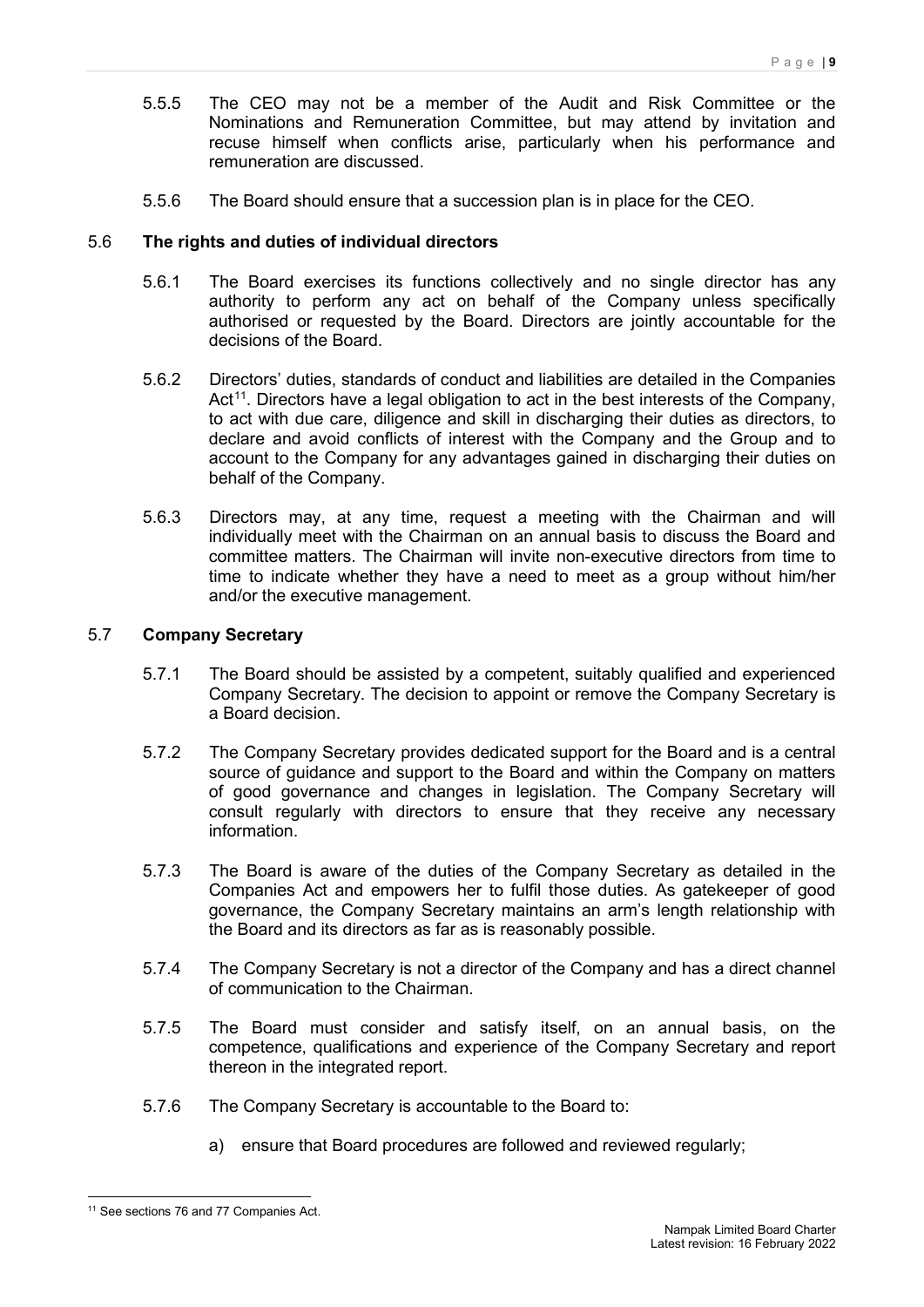- b) ensure that the applicable rules and regulations for the conduct of the affairs of the Board as directed by the provisions of the MOI and the Board Charter are complied with;
- c) maintain statutory records in accordance with legal requirements;
- d) provide the Board as a whole, as well as individual Board members, with guidance as to how their responsibilities should be properly discharged in the best interest of the Company and on good governance. The Company Secretary shall be authorised to obtain external expert advice, at the Company's expense, should she deem it necessary in order to effectively fulfil this responsibility;
- e) keep abreast of, and inform the Board of current corporate governance thinking and practice;
- f) assist with the appointment of directors;
- g) advise the Board on all legal and regulatory matters, including legal frameworks and processes;
- h) provide advice with respect to all regulatory filings and public disclosures relating to the Company's governance processes;
- i) assist with director induction and training programmes;
- j) ensure that the Board Charter and the charters of Board committees are reviewed annually or more regularly if required and are kept up to date;
- k) prepare and circulate Board and Board committee papers and ensure the preparation and circulation of minutes of Board and committee meetings;
- l) elicit responses, input, feedback for Board and Board committee meetings;
- m) assist in drafting annual work plans;
- n) assist with the evaluation of the Board, committees and individual directors; and
- o) ensure compliance with the Companies Act, the MOI and the JSE Listings Requirements.

## **6. DELEGATION AND BOARD COMMITTEES**

- 6.1 Without detracting in any way from the general powers of the Board, the Board may from time to time determine in terms of the governance framework and delegated authorities, which matters are:
	- 6.1.1 reserved for final decision-making by the Board or Board committees; or
	- 6.1.2 require the Board's or Board committees' consent before a final decision is made.
- 6.2 In terms of the MOI,<sup>[12](#page-9-0)</sup> the Board is empowered to constitute Board committees and to delegate powers to such committees.

<span id="page-9-0"></span><sup>12</sup> See clause 34 of the MOI.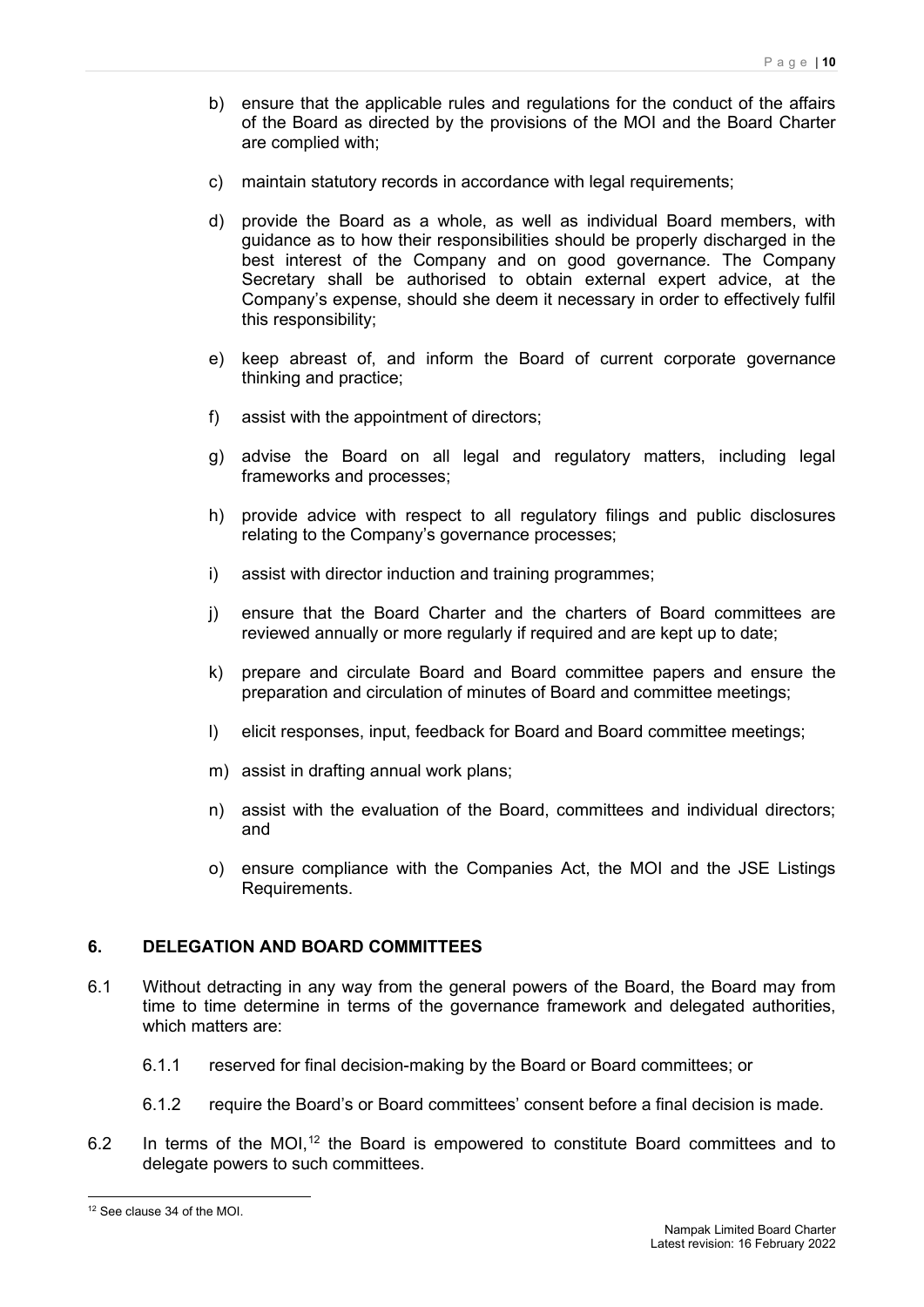- 6.3 The Board delegates certain functions without abdicating its own responsibilities.
- 6.4 The Board delegates authority, not expressly reserved for the Board and its committees, to the CEO, who shall be accountable to the Board, subject to the obligation to report all material matters to the Board.
- 6.5 The CEO shall be entitled to delegate his duties, power and authority to such members of management as is appropriate. Delegating authority to management does not discharge the CEO of his duties and responsibilities.
- 6.6 There shall be transparency and full disclosure by the Board committees to the Board, except where the Board has mandated the committee otherwise.
- 6.7 Delegation is formal and involves:
	- 6.7.1 formal written charters to be established and approved by the Board for each committee of the Board;
	- 6.7.2 the committees' charters are reviewed once a year; and
	- 6.7.3 the committees are appropriately constituted with due regard to the skills required by each committee;
- 6.8 The Board has the following committees:
	- 6.8.1 Audit and Risk Committee;
	- 6.8.2 Nominations and Remuneration Committee; and
	- 6.8.3 Social, Ethics and Transformation Committee.

Each Committee is subject to its own charter, which outlines the terms of reference of such committee.

# **7. BOARD GOVERNANCE**

- 7.1 The Company complies with all applicable corporate legislation. It also applies the principles and the majority of the recommended practices of King IV™ to the extent that they advance effective business leadership and governance in the Nampak environment. The Company's corporate governance practices are reviewed frequently and changed where appropriate in order to accommodate developments within the corporate governance environment.
- 7.2 The directors are entitled to have access to all relevant Company information and documents and to executive and senior management to assist them in the discharge of their duties and responsibilities to enable them to take informed decisions. The Company Secretary shall facilitate contact with senior management and ensure access to Company information.
- 7.3 The Board members are required to maintain and protect the confidentiality of information relating to the Company and its business.
- 7.4 Directors may seek independent professional advice, subject to prior consultation with the Chairman or in other appropriate circumstances, the Company Secretary.
- 7.5 All Board members shall be entitled to attend any committee meetings but shall not be entitled to a fee in respect of meetings for committees of which they are not members.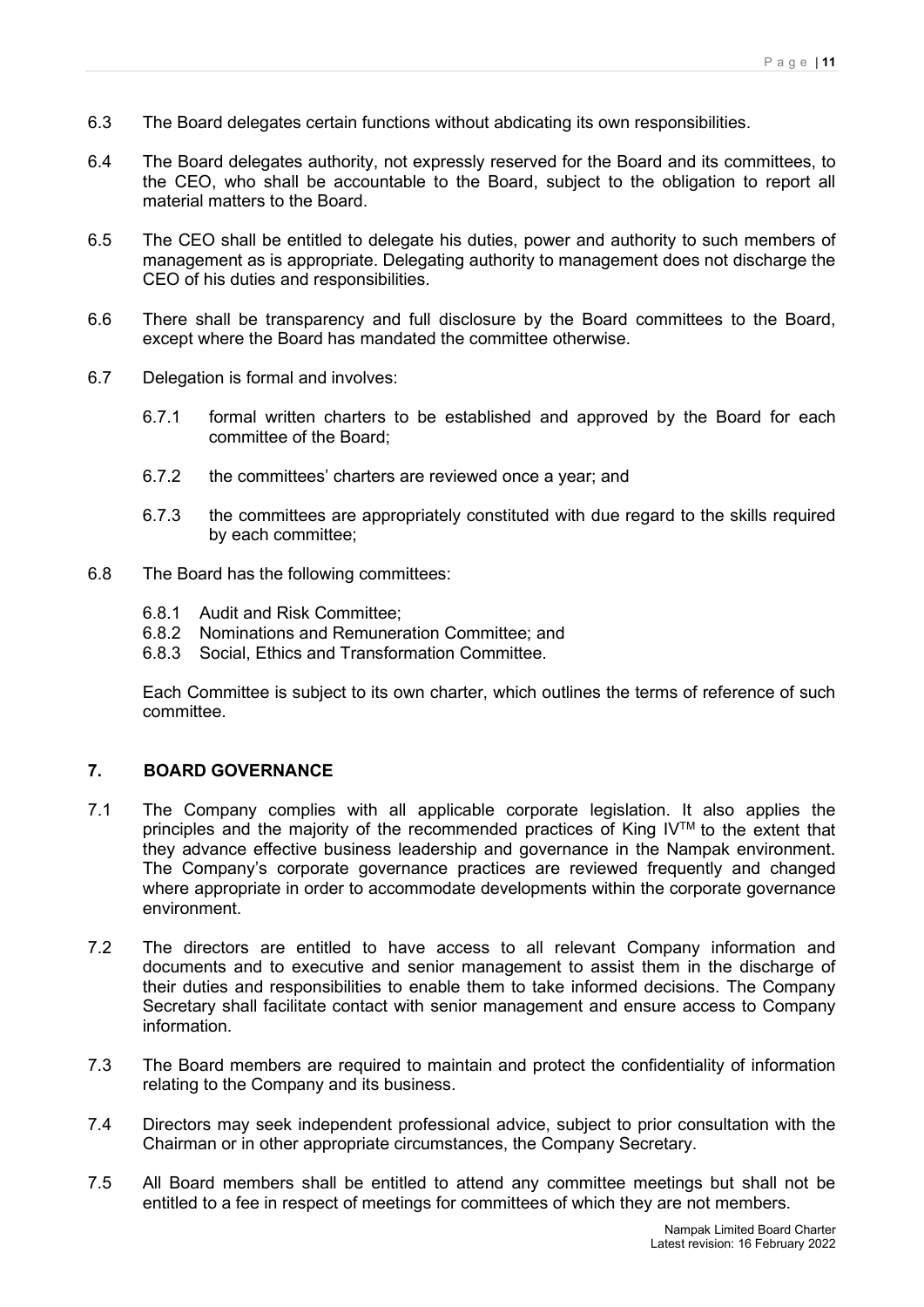## **8. MEETING PROCEDURES**

#### **Attendance and Participation**

- 8.1 Directors must prepare thoroughly and use their best endeavours to attend all Board meetings. Board members are expected to be fully prepared for Board meetings and be able to participate fully, frankly and constructively in Board discussions and other activities and to bring the benefit of their particular knowledge, skills and abilities to bear in discharging their duties as directors.
- 8.2 Directors who are unable to attend Board meetings must convey a prior apology with reasons to the Chairman or Company Secretary.
- 8.3 The Company Secretary will facilitate the use of audio or video conferencing facilities to make participation in a Board meeting possible should attendance in person not be possible.
- 8.4 If both the nominated Chairman of the Board and the Lead Independent Director are absent from a meeting, the members present must elect one of the members to act as Chairman.
- 8.5 Executive and senior management, assurance providers and professional advisors may attend meetings, but by invitation only and they may not vote.

#### **Frequency**

- 8.6 The Board must hold sufficient scheduled meetings to discharge all its duties as set out in this Charter but subject to a minimum of four meetings per year at intervals of not more than three calendar months.
- 8.7 Meetings in addition to those scheduled may be held at the instance of any director.

#### **Quorum**

- 8.8 A majority of directors must be present at a meeting to form a quorum.
- 8.9 Individuals who attend Board meetings by invitation may participate in discussions but do not form part of the quorum for Board meetings.

## **Agenda and minutes**

- 8.10 The Board must establish an annual work plan to ensure that all relevant matters are covered by the agendas of the meetings planned for the year.
- 8.11 A detailed agenda, together with supporting documentation, must be circulated, approximately 5 (five) business days prior to each meeting to the members of the Board and other invitees.
- 8.12 The minutes must be completed as soon as possible after the meeting and approved by the Board.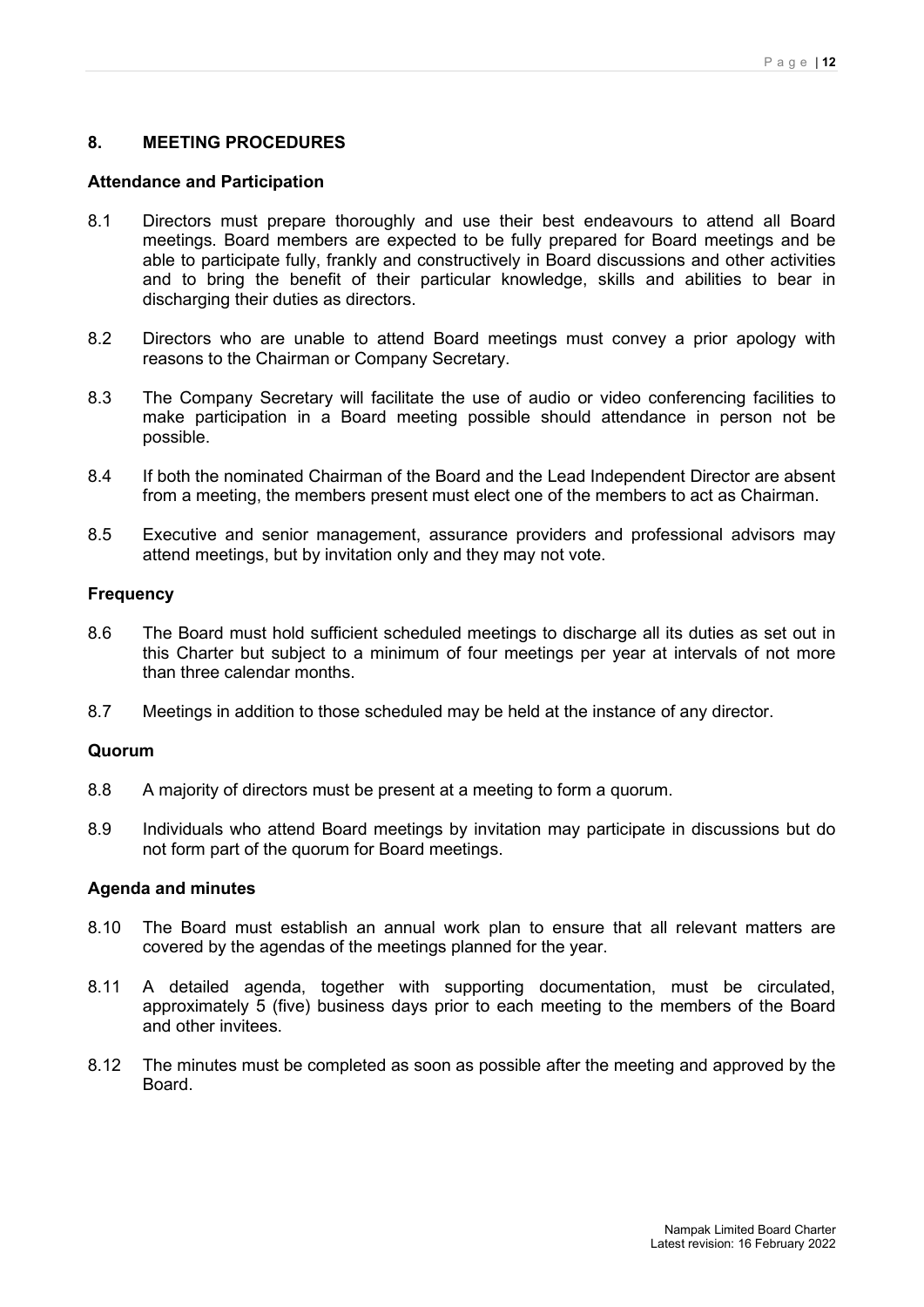## **Retention of meeting papers**

- 8.13 All meeting papers and submissions made at the Board meeting are strictly confidential and directors may not circulate them to any other parties. Exceptions to this prohibition must be authorised by the Chairman or Company Secretary, as is appropriate.
- 8.14 Directors are expected to manage their security passwords providing electronic access to their meeting packs with due care and vigilance. A record of Board submissions and of material presented to the Board, shall be maintained and kept by the Company Secretary together with the minutes of meetings in line with the retention policy. Directors may arrange with the Company Secretary to obtain access to records of Board documentation and minutes if required by them in the course of discharging their duties as directors of the Company.

## **Written Resolutions**

- 8.15 It is Board policy to limit the use of written resolutions to instances where the resolution is a mere formality or where the matter requiring decision is of such an urgent nature that it cannot be deferred until the next Board meeting.
- 8.16 The Chairman, with the support of the Company Secretary, should consider whether an urgent special Board meeting would be a more appropriate decision-making procedure than a written resolution.
- 8.17 Notice of the matter to be decided by written resolution must be delivered to each member of the Board where possible.
- 8.18 Decisions taken by written resolution other than at a meeting are valid decisions of the Board if signed by a majority of directors<sup>[13](#page-12-0)</sup>.

# **9. DISCLOSURE OF CONFLICT OF INTEREST**

- 9.1 In terms of the Companies  $Act^{14}$  and the MOI a director who has a personal financial interest in respect of a matter to be considered at a Board meeting, or knows that a related person has a personal financial interest in the matter:
	- 9.1.1 must disclose the general nature of the interest before the matter is considered;
	- 9.1.2 must disclose all material information known to the director to the meeting;
	- 9.1.3 may disclose observations and insights relating to the matter if requested by the other directors to do so;
	- 9.1.4 may not be present when the matter is discussed, and may not participate in the consideration of the matter; and
	- 9.1.5 while absent from the meeting, is to be regarded as being present at the meeting for the purpose of determining whether sufficient directors are present to constitute a quorum for the meeting.
- 9.2 A director may disclose any personal financial interest in advance by delivering to the Company Secretary a notice setting out the nature and extent of the financial interest. The

<span id="page-12-0"></span><sup>&</sup>lt;sup>13</sup> See clause 36 of the MOI.

<span id="page-12-1"></span><sup>&</sup>lt;sup>14</sup> Section 75 of the Companies Act.